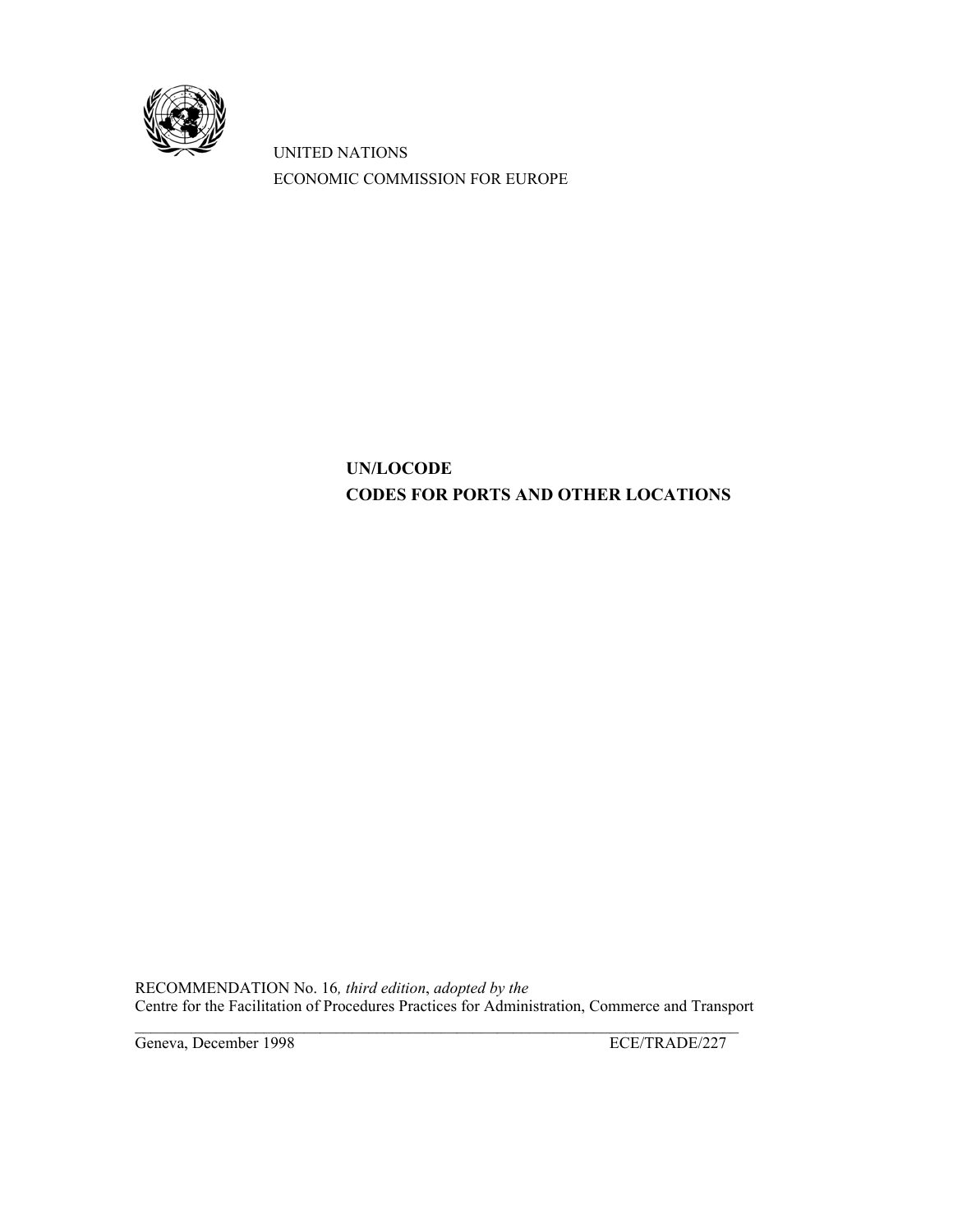# **Recommendation No. 16**

# *UN/LOCODE - CODE FOR PORTS AND OTHER LOCATIONS*

The work to prepare codes, i.a for ports commenced in 1972, when the UN/ECE Working Party on Facilitation of International Trade Procedures agreed to include this task in its programme of work, later on specified as follows: "to establish the need to designate various locations involved in external trade (cities, ports, airports, border crossings, terminals, etc. with a view to the subsequent creation of codes". After consultation with other regional United Nations commissions (ECLAC and ESCAP) and with the International Air Transport Association (IATA), a programme of action for the development of a code was agreed in September 1977. As a result, a draft Recommendation was submitted to the Working Party on Facilitation of International Trade Procedures and adopted at its twelfth session in September 1980. The Working Party, at its forty-second session in September 1995, approved a second edition of Recommendation No. 16, based on secretariat proposals for amendments and including an Annex containing the UN/LOCODE Manual.

As a result of re-engineering its structures and work in order to become more efficient and effective, in March of 1997 the Working Party on Facilitation of International Trade Procedures became the Centre for the Facilitation of Procedures and Practices for Administration, Commerce and Transport (UN/CEFACT).

Based on proposals put forward by an Ad Hoc Group of Experts, UN/CEFACT, at its fourth session in September 1998, adopted the third edition of Recommendation No. 16.

At its fourth CEFACT Session in September 1998, representatives attended from the following countries: Australia, Austria, Belgium, Brazil, Bulgaria, Canada, Czech Republic, Denmark, Finland, France, Germany, Hungary, Iran (Islamic Republic of), Ireland, Italy, Japan, Luxembourg, the Netherlands, Nigeria, Poland, Republic of Korea, Romania, Russian Federation, Slovakia, Slovenia, Spain, Sweden, Tunisia, Turkey, United Kingdom of Great Britain and Northern Ireland and United States of America. The European Union (EU), the following inter-governmental organizations :

Bank for International Settlements (BIS) and the World Trade Organization (WTO). , the following United Nations bodies: The United Nations Conference on Trade and Development (UNCTAD) and the International Telecommunications Union (ITU), the following nongovernmental organizations :European Electronic Messaging Association (EEMA), International Article Numbering Association (EAN) International Association of Ports and Harbours (IAPH), International Organization for Standardization (ISO), Société Internationale de Télécommunications Aéronautiques (SITA), Society for Worldwide Interbank Financial Telecommunications (S.W.I.F.T) and the United Towns

Agency for North-South Cooperation., and as Observers: representatives from the Association of Committees on Simplified Procedures for International Trade within the European Community and the European Free Trade Association (EUROPRO). Electronic Commerce Europe Association (ECEA), European Board for EDI/EC Standardization (EBES), International Federation of Inspection Agencies (IFIA), Taipei EDIFACT Committee (TEC).

#### **RECOMMENDATION**

The Centre for the Facilitation of Procedures and Practices for Administration Commerce and Transport (UN/CEFACT),

*Being aware* of the need for an intemationally agreed code system to represent names of certain locations of interest in international trade and transport;

*Considering* that the code system should be based on the two-letter alphabetic codes for the representation of names of countries, adopted in International Standard ISO 3166 and recommended by the Working Party in October 1974;

*Recommends* that the five-character code system described hereafter should be used for purposes of trade to designate locations whenever there is a need for a coded representation for the names of ports, airports, inland clearance depots, inland freight terminals and other transport related locations, such as places of receipt and delivery, which are used for goods movements associated with trade (for example locations where Customs clearance of goods can take place), or otherwise proposed by Governments;

*Invites* Governments to transmit lists of entities with code designations according to the established criteria and to ensure that each national list is continuously updated and communicated to the United Nations secretariat, responsible for the maintenance of the code system.

## **I. BACKGROUND**

The identification of a particular location is frequently required in information interchange in international trade and transport, to direct the movement of goods, e.g. in addresses, in shipping marks, and in data elements identifying ports of call, ports or places of loading or unloading, ports or places of transhipment and destination, places of clearance by Customs, etc.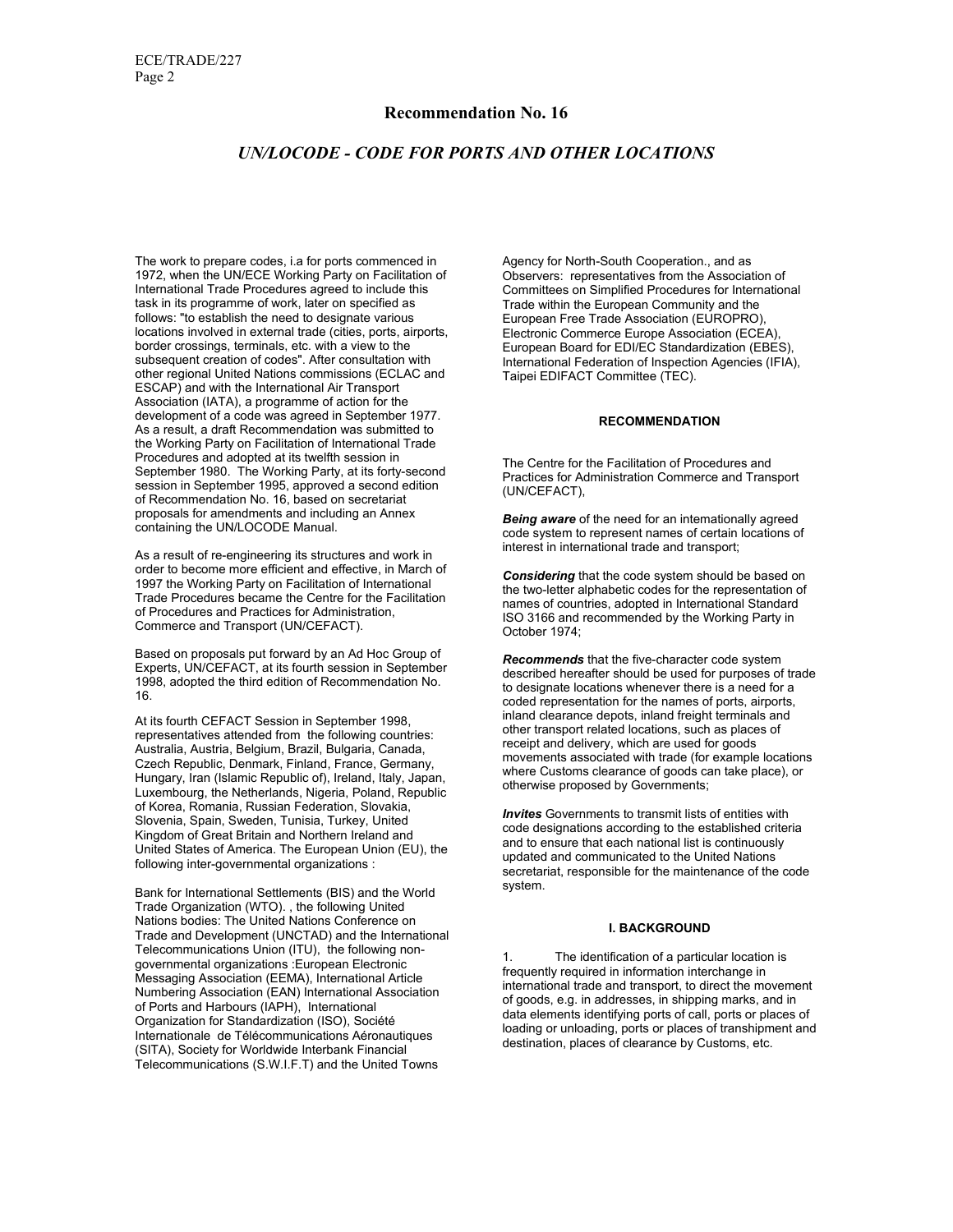The names of such locations are often spelt in different ways and sometimes the same location is given different names in different languages (e.g. LIVORNO - LIBOURNE - LEGHORN; LONDON - LONDRES - LONDRA; WARZSAW - VARSOVIE - WARSZAWA - WARSCHAU), which creates confusion and difficulties in data interchange. The identification in a unique and unambiguous way of any place involved in international trade is therefore an essential element for the facilitation of trade procedures and documentation. This can be achieved by using agreed, unique coded designations for such locations; this would have the added advantage of permitting an exchange of data in a safer and more economical way.

3. For these reasons, in 1972, the Working Party on Facilitation of International Trade Procedures agreed to include in its programme of work the tasks of preparing a code for port names and of establishing the need to designate various locations involved in external trade, with a view to the subsequent creation of codes.

4. There are several examples of location code systems in use, covering places in individual countries, or belonging to a certain category, e.g. airports. Many countries have developed code systems for distribution of mail. However, these often include features reflecting methods of postal distribution rendering them less suitable for general trade purposes.

5. The first part of the task therefore was to prepare lists of the ports and other locations to be covered. It became necessary to establish criteria for the inclusion of names of localities and it was agreed to include - in addition to airports, inland freight terminals and maritime ports as defined for this purpose - other locations where goods have their status changed from moving in international to national traffic, i.e. normally places with Customs clearance facilities (including locations referred to as "frontier crossing points"). Moreover, it was felt that any other locations could be included at the request of the Government concerned (in the present version, the criteria for inclusion have been extended to cover all locations which are frequently used for goods movements associated with international trade).

6. Major contributions towards the establishment of the entity list were made by the International Chamber of Shipping (ICS), the International Association of Ports and Harbours (IAPH), the Economic Commission for Latin America and the Caribbean (ECLAC), and the Economic and Social Commission for Asia and the Pacific (ESCAP). In addition, the secretariat had fullaccess to the list of airports and other locations maintained by the International Air Transport Association (IATA). Contributions were also received from a number of Governments.

7. As to the code structure, particular attention was given to the three-letter alphabetical code already used within the air transport industry to designate airports and certain other locations. These codes have been widely used over a long period, have in most cases a mnemonic link to the place name, and have been introduced in other applications, notably in the ports code developed by ECLAC. It was, however, appreciated that the number of locations that could be foreseen, and the desirability of maintaining a

reasonable mnemonic link, whilst at the same time avoiding duplication of code designations for places with similar names, would require a code consisting of more than three alphabetic characters. The solution preferred was to add two characters designating the country, in accordance with International Standard ISO 3166/1974 and recommended by the Working Party in October 1974, thus including a further element of identification and limiting the need for uniqueness of the location code for each place name to the country concerned.

8. The question of a numerical code alternative was considered, particularly for countries where the Roman alphabet is not widely used. However, there has been no subsequent demand for a numerical code. The need to add classifying elements to the basic code element was demonstrated. Such classifying elements which are generally required and accepted have been included in the code list in the course of' its continuous updating and maintenance.

#### **II. SCOPE**

9. This Recommendation aims at (a) providing a list of such locations which are of interest in international trade and transport and whose names need to be quoted in an unambiguous way in data interchange, (b) establishing coded representations of the names of these locations and (c) giving guidance for their use.

#### **III. FIELD OF APPLICATION**

10. This Recommendation applies in all cases where a coded representation is required for names of ports, airports, inland clearance depots and freight terminals and other locations, such as places of receipt and delivery, which are used for goods movements associated with trade, for use in information exchange between participants in such trade.

#### **IV. DEFINITIONS**

11. The following definitions have been adopted for the purposes of this Recommendation:

**Port:** Any location with permanent facilities at which vessels can load or discharge cargo moving in maritime traffic.

*Airport:* Any location with permanent facilities at which aircraft can load or discharge cargo moving in air traffic.

*Inland Clearance Depot (ICD):* A common user facility, other than a port or an airport, approved by a competent body, equipped with fixed installations and offering services for handling and temporary storage of any kind of goods (including containers) carried under Customs transit by any applicable mode of transport, placed under Customs control and with Customs and other agencies competent to clear goods for home use, warehousing, temporary admission, re-export, temporary storage for onward transit and outright export. (Definition applies also to synonyms like Dry Port, Inland Clearance Terminal, etc.)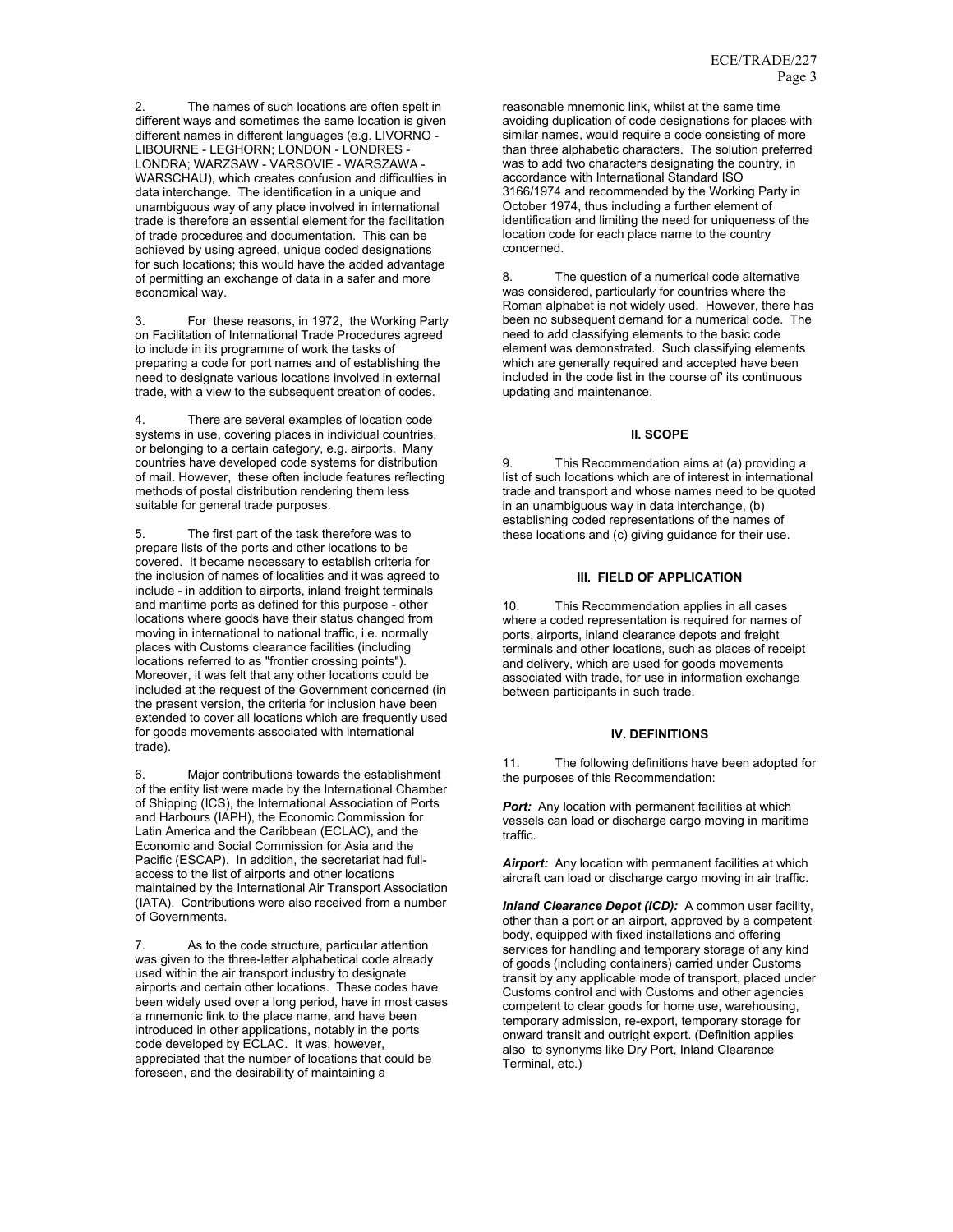ECE/TRADE/227 Page 4

*Inland freight terminal:* Any facility, other than a port or an airport, operated on a common-user basis, at which cargo in trade is received or dispatched.

*Location:* Any named geographical place, recognised by a competent national body, either with permanent facilities used for goods movements associated with trade, and used for these purposes, or proposed by the Government concerned or by a competent national or international organisation for inclusion in the UN/LOCODE..

12. The following general definitions apply for the purposes of this Recommendation:

*Code:* Data transformation or data representation in different forms according to pre-established rules. (Definition adapted from ISO 5127-1:1983)

*Code element:* Result of applying a code to an element in a set of elements to be coded (In UN/LOCODE, one code element represents the name of a port, an airport, inland clearance depot, inland freight terminal, or a location). (Definition adapted from ISO 2382-4/1987)

#### **V. REFERENCES**

13. The following references serve as supporting documentation to this Recommendation:

ISO 8859-1/1987 "Information Processing -8-bit singlebyte coded graphic character sets - Part 1: Latin Alphabet No.1"

ISO 10646-1/1993 "Information Technology - Universal Multiple-Octet Coded Character Set (UCS) - Part 1"

IS0 3166-1/1997 "Codes for the representation of Names of countries and their sub-divisions - Part 1: Country Codes"

IS0 3166-2/1998 "Codes for the representation of Names of countries and their sub-divisions - Part 2: Country subdivision code"

IATA Airline Coding Directory (published quarterly)

ECLA Ports Code, Edition March 1978

ESCAP Port Code of the World, 1979

UN/ECE/FAL Recommendation No.3 on ISO Country Code - Codes for the Representation of Names of **Countries** 

Gazetteers or other reference works of location names nominated to and accepted by UN/CEFACT to serve as a support to the UN/LOCODE

#### **VI. DESIGNATION AND COVERAGE**

14. The code system laid down in this Recommendation may be referred to as the "United Nations LOCODE" (UN/LOCODE).

15. UN/LOCODE is intended to cover ports, airports, inland clearance depots and freight terminals and other locations, as defined above, for purposes of international trade data interchange.

16. It is recognised that the coverage may not be complete for all applications, and that code elements for locations which may not be of interest in international trade might be needed for domestic purposes in conjunction with the international code. Although such additional entities might not be shown in the published code element list, they may be included in the records and code elements reserved by the secretariat, as appropriate, in consultation with Governments and international bodies concerned, as part of the updating and maintenance procedures. It is also recognised that users might wish to make a selection of relevant entities from the published list, and that abridged versions might be established for particular applications.

17. Place names, code elements and designations used in UN/LOCODE do not reflect any opinion concerning international, national, local or other boundaries, ownership or administrative jurisdiction, but merely aim at providing unambiguous and unique code elements to represent the names of the locations included.

#### **VII. STRUCTURE AND PRESENTATION OF THE UN/LOCODE**

18. In addition to the present formal Recommendation, the UN/LOCODE includes, as an Annex, the UN/LOCODE Manual which has three parts. Part 1 provides the technical details and further information regarding the features of the UN/LOCODE. Part 2 contains the actual code list with a list of place names, each with a code element and supported by certain classifiers and reference data, while Part 3 contains support codes. The UN/LOCODE is published in electronic form on the Internet World Wide Web, and, upon request, on diskette. The text of Part 1 is also attached hereto in printed form.

#### *List of place names*

19. The list of place names is based on submissions received from Governments, national facilitation bodies and international organisations, or on requests received from users. In countries with more than one national language, more than one name version may be included.

#### *Code element allocation*

20. A five-character code element is provided for each location included in UN/LOCODE and consists of:

*two letters* identifying the country, according to the ISO 3166 two-letter Code for the representation of names of countries, and UN/ECE/FAL Recommendation No.3;

*three characters* identifying the location within the country.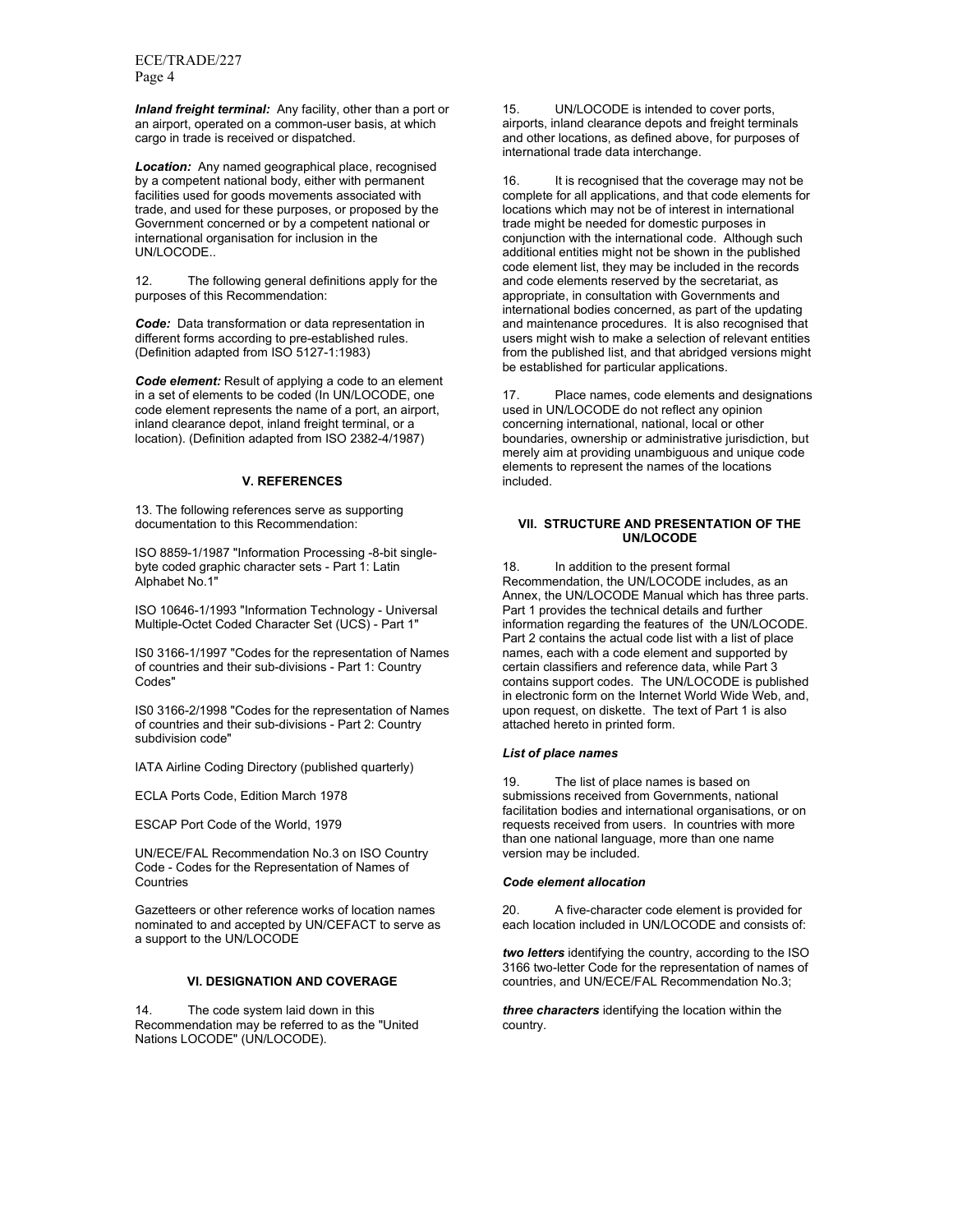These characters are either:

- obtained from the IATA list of Location Identifiers;

- obtained from the Government concerned; or

- selected by the secretariat after consultation with national or international bodies concerned, as appropriate. If consultation has not been possible, the secretariat selects code elements by using, as far as possible, a combination of letters of significance within the name, always avoiding duplication of code elements within the country.

21. When code elements have been selected by the secretariat, they will be presented ad interim pending confirmation.

#### *Classification*

22. Some classifier functions which might be useful for particular applications in various user environments are incorporated in the data record maintained by the secretariat. Those indicating administrative subdivision, function,geographical area, status and approval date are shown after the location code element itself, as explained in the UN/LOCODE Manual in the annex to this Recommendation.

#### *Presentation of code list*

The UN/LOCODE code list takes the form of a computer file, with countries listed in two-letter alphabetic country code order and with locations listed in alphabetic place name order within each country. The inclusion of classifiers enables the separate listing of locations of one category, e.g. ports, or the grouping of locations in one country according to their functions. There is also a possibility of grouping locations by geographic region or subregion by aggregation of countries, or of maritime ports in geographical areas.

#### *Availability*

24. UN/LOCODE is incorporated in the ECE database and will be available on the Internet World Wide Web and on computer diskettes; extracts may exceptionally be available as paper printouts. The UN/CEFACT secretariat should be contacted in order to obtain information on technical and other conditions under which the code list can be procured.

#### *Maintenance and updating*

25. UN/LOCODE will be continuously maintained on behalf of UN/CEFACT through the UN/LOCODE Maintenance Agency and the UN/CEFACT secretariat located in the United Nations Economic Commission for Europe (referred to as "the secretariat" throughout this Recommendation and Manual). Updated versions of UN/ LOCODE will be issued annually; in addition, updating supplements may be issued occasionally when justified e.g. by the number or nature of amendments between annual issues. The UN/LOCODE will be published in electronic form.

26. Amendments to UN/LOCODE may take the form of adding locations, or changing or deleting existing entries. Such amendments may be made ex officio by the UN/ECE secretariat or proposed by the national authority or international organisation concerned, or by users of the UN/LOCODE. All proposals for amendments will be processed in accordance with the procedure described in the Manual. Amended entries will be marked in the code list; code elements for deleted locations will be reserved for five years, as will any code element which has been changed.

27. In order to expedite the processing of proposals for locations to be included in the UN/LOCODE, UN/CEFACT may nominate international gazetteers to serve as a reference for use as outlined in the Manual. National authorities concerned may nominate national gazetteers or lists of location names for use as outlined in the Manual. Names of locations should be shown using the 26 letters of the Roman alphabet with, where appropriate, diacritic signs as contained in ISO 10646-1/1993 or ISO 8859-1/1987.

28. Proposals for amendments of a more comprehensive nature, or on matters of principle, will be dealt with by the UN/CEFACT Codes Working Group (CDWG) , which will advise the secretariat on the most appropriate action to be taken, subject to reporting to and final approval by UN/CEFACT.

#### *Requests for inclusion of additional locations*

29. Requests for inclusion of additional locations and other changes in the UN/LOCODE should be addressed to the Trade Facilitation Section, United Nations Economic Commission for Europe, Palais des Nations, CH-1211 GENEVE 10, Switzerland, in the form explained in the UN/LOCODE Manual.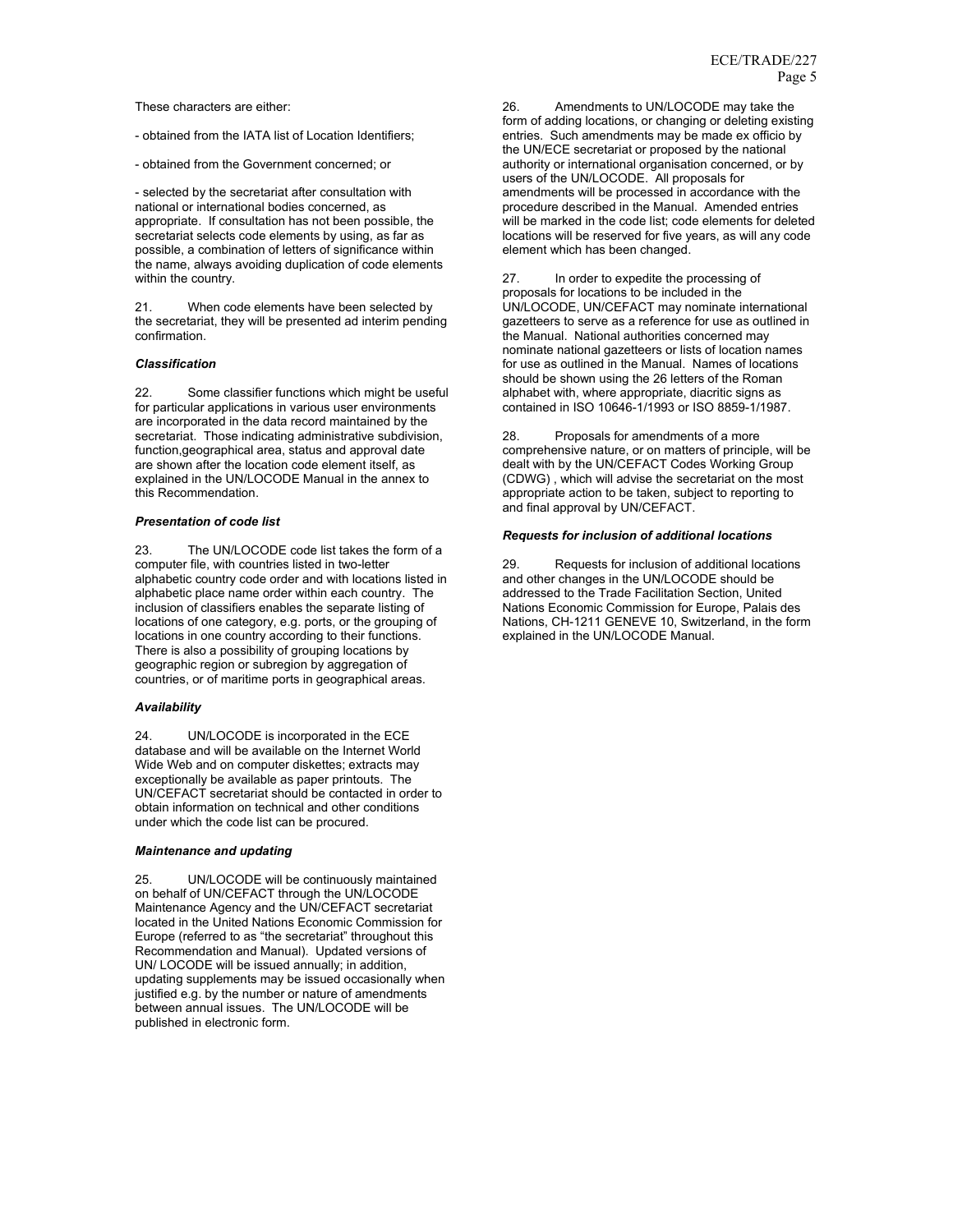# **ANNEX**

# **UN/LOCODE MANUAL**

**Part I** 

# **1. DISCLAIMERS**

#### *1.1 General Disclaimer*

1 The designations employed and the presentation of the material in the United Nations Code for ports and other locations (UN/LOCODE) do not imply the expression of any opinion whatsoever on the part of the Secretariat of the United Nations concerning the legal status of any country, territory, city or area, or of its authorities, or concerning the delimitation of its frontiers or boundaries.

1.1.2 Reference to any private entity (company) does not imply recognition or endorsement by the United Nations.

1.1.3 UN/LOCODE is provided as a service to users, in the framework of the trade facilitation effort undertaken within the United Nations Secretariat. The Secretariat has no means of verifying the accuracy of the contents of UN/LOCODE but endeavours to obtain approval thereof by national authorities and international bodies concerned. The indication of status is intended to enable users to assess the credibility of the code entries; particular care should be exercised in using codes with status RQ (Request under consideration). The United Nations Secretariat assumes no responsibility for any economic or other damage consequential to the use of UN/LOCODE..

1.1.4 The presentation of location names in the UN/LOCODE does not imply the expression of any opinion concerning the legal status of any spelling of such names. The UN/LOCODE is provided purely as a service to its users in the framework of trade facilitation. In that context, the presentation of location names in the UN/LOCODE should be regarded as the standard spelling of those names acceptable for purposes associated with trade and transport.

## *1.2 Special Disclaimer*

1.2.1 Where political developments have led to the dissolution of countries, it may not be possible to determine definitively, in the absence of guidance from the authorities of the countries concerned, to which new national territories some locations belong. Such locations will be listed under the code of their former country for a reasonable time until official confirmation of their current attribution is received.

#### **2. REFERENCES**

2.1 The list of countries for which location codes are provided in UN/LOCODE is based on the current issue of ISO 3166-1 "Codes for the representation of names of countries", using the short names in English for the countries concerned. The country names in ISO 3166-1 correspond to those given in the "Terminology Bulletin" and "Standard Country or Area Code for Statistical Use", both published by the United Nations.

2.2 The country code elements used in UN/LOCODE are the alpha-2 codes of ISO 3166-1.

#### **3. CONTENTS AND LAYOUT OF UN/LOCODE: CODES AND ABBREVIATIONS USED**

3.0 'The UN/'LOCODE is presented in 7 columns, each with the following content (column designations in brackets):

## **3.1 Column 1: (LOCODE)**

3.1.1 Column 1 in UN/LOCODE shows the ISO 3166 alpha-2 Country Code which is followed by a space and a 3-character code for the place name: XX XXX. The 3 character code element for the location name will normally comprise three letters. However, where all permutations available for a country have been exhausted, the numerals 2-9 may also be used. A code element added to a new version of the code list may be preceded by a plus sign (+); a minus sign (-) means that the code element will be removed from the next version of UN/LOCODE and a vertical bar (|) indicates a change in the location entry.

3.1.2 For ease of reading, in the code list the country and location name code elements are separated by a space. In actual use, this space could be suppressed.

3.1.3 The code list is presented by country, in alphabetical country code element order according to ISO 3166, and with place names listed in alphabetical order within each country.

3.1.4 When interpreting location code values found outside of the code list in part 2 of the UN/LOCODE Manual, it is understood that: when a three-letter code is used alone to indicate a location, it designates the name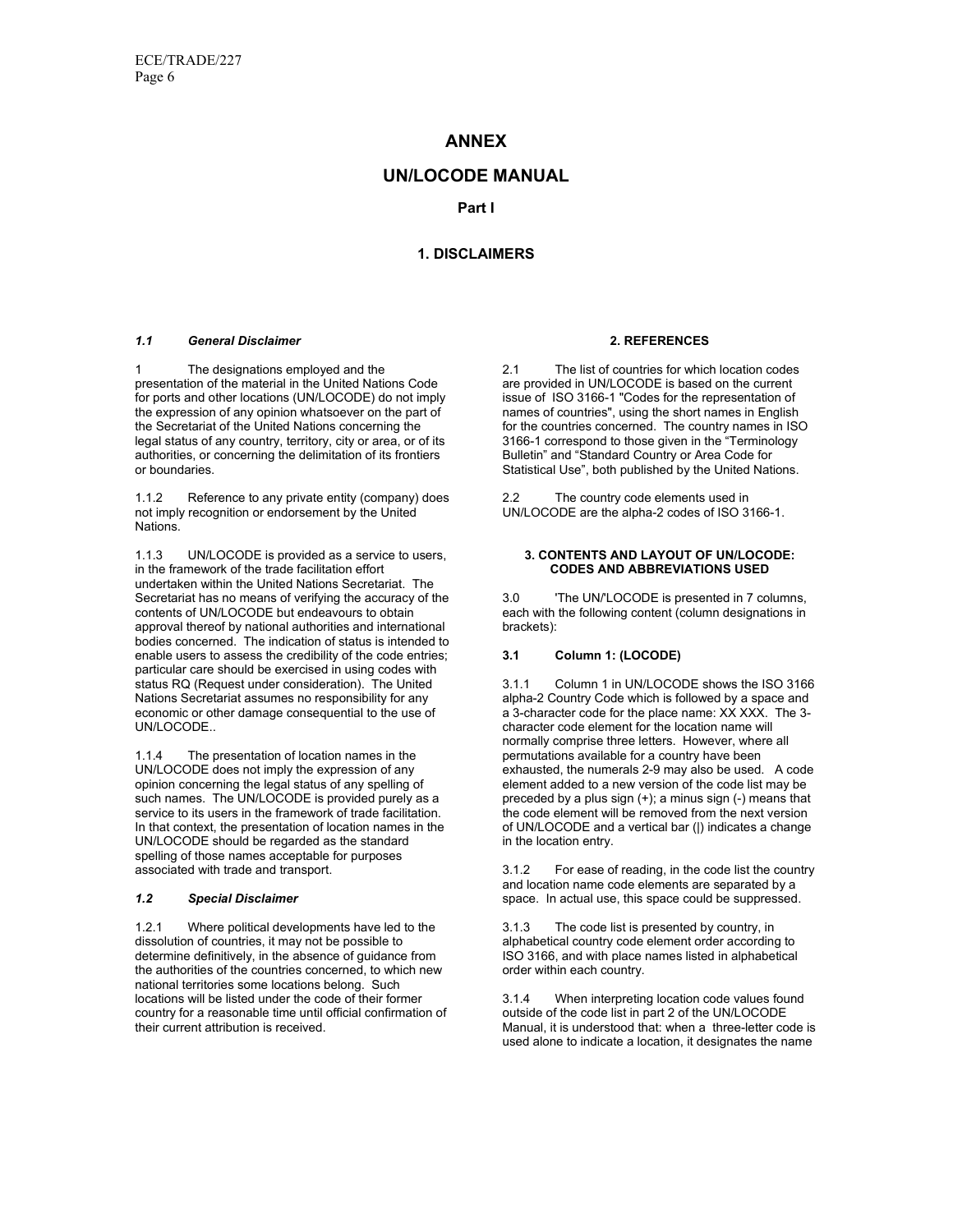of an airport or location as adopted by IATA (whose code only has three letters); whereas a three letter code preceded by a two-letter country code designates the name for a location as adopted within the UN/LOCODE and might depict a different location from that of the IATA code,, e.g. PAR = IATA code for Paris, France (UN/LOCODE = FR PAR); GB PAR = UN/LOCODE for Par, United Kingdom.

3.1.4 In cases where no ISO 3166 country code element is available, e.g. installations in international waters or international cooperation zones, the code element "XZ", available for user assignment in accordance with clause 8.1.3 of ISO 3166-1/1997, will be used.

#### **3.2 Column 2: (NAME)**

3.2.1 Column 2 shows the names of those locations which have been accepted for inclusion in UN/LOCODE in accordance with the provisions of the Recommendation.

3.2.2 Place names are given, whenever possible, in their national language versions as expressed in the Roman alphabet using the 26 characters of the character set adopted for international trade data interchange, with diacritic signs, when practicable. Diacritic signs may be ignored, and should not be converted into additional characters (e.g., Göteborg may be read as Goteborg, rather than Goeteborg, Gothenburg, Gotembourg, etc.), in order to facilitate reproduction in the national language.

3.2.3 In countries with more than one national language, place names may be different in the respective languages. In such cases, more than one name version maybe included, followed by other versions placed within brackets, e.g.:

Abo (Turku) Turku (Abo)

3.2.4 The Governments concerned have been or will be consulted regarding the most appropriate manner in which different name versions should be presented in UN/ LOCODE.

3.2.5 As a service to users, names that have been changed may be included for reference. Such alternative name versions are included as a transitional measure after a name change; they are followed by an equal sign (=), e.g.:

Peking = Beijing Leningrad = St Petersburg

The code element will be shown only under the new name.

3.2.6 In some cases national location names are represented differently in different languages. This may lead to misunderstandings which can cause disputes in interpretation of transport and other contracts, in documentary credits, etc. For any such differing but widely used name forms that are known to or reported to the Secretariat, reference to the preferred name version may be made in UN/LOCODE, followed by an equal (=) sign, e.g.:

Flushing = Vlissingen Munich = München

3.2.7 A place name may be followed, after a comma sign, by an indication of geographical or administrative significance, such as the name of an island on which the place is located, e.g. Bandung, Java; Taramajima, Okinawa.

3.2.8 There may be subordinate entities under a place name, e.g. different airports serving the same main location, outlying ports, freight terminals, etc. If a separate code element has been assigned to such a location, the name of the sublocation is added after the main name, separated by a hyphen (-), e.g.

GB LHR London-Heathrow Apt AR CUA Bahia Blanca-Cuatreros

3.2.9 The sublocation name is also listed in its proper alphabetic name order place, followed by an oblique stroke (slash) (/) and the name of the main place to which it belongs, e.g.:

GB LHR Heathrow Apt/London AR CUA Cuatreros/Bahia Blanca

3.2.10 Abbreviations used in Column 2 include:

Apt for Airport I. for Island(s) Pto for Puerto Pt for Port

St for Saint

#### **3.3 Column 3: (SUB)**

3.3.1 This column is intended to contain the ISO 1-3 character alphabetic and/or numeric code for the administrative division of the country concerned (state, province, department, etc.), as included in International Standard ISO 3166-2/1998 and when deemed desirable to enhance the use of the code, or when requested by the country concerned.

3.3.2 In UN/LOCODE, the country code element is not shown in this column. Only the latter part of the complete ISO 3166-2 code element (after the hyphen) is shown, as a qualifier to the location name. Where subdivision codes are used, the corresponding code lists are reproduced in Part 3 of the UN/LOCODE Manual.

## **3.4 Column 4: (FUNCT)**

3.4.1 This column contains a 1-digit function classifier code for the location, where:

- 1 = port, as defined in Rec 16
- 2 = rail terminal
- 3 = road terminal
- 
- $4 =$ airport<br> $5 =$ postal postal exchange office
- $[6 =$  reserved for multimodal functions, ICDs etc]<br> $[7 =$  reserved for fixed transport functions (e.g. oil
- [7 = reserved for fixed transport functions (e.g. oil platform)]
- $8 =$  border crossing
- 0 = function not known, to be specified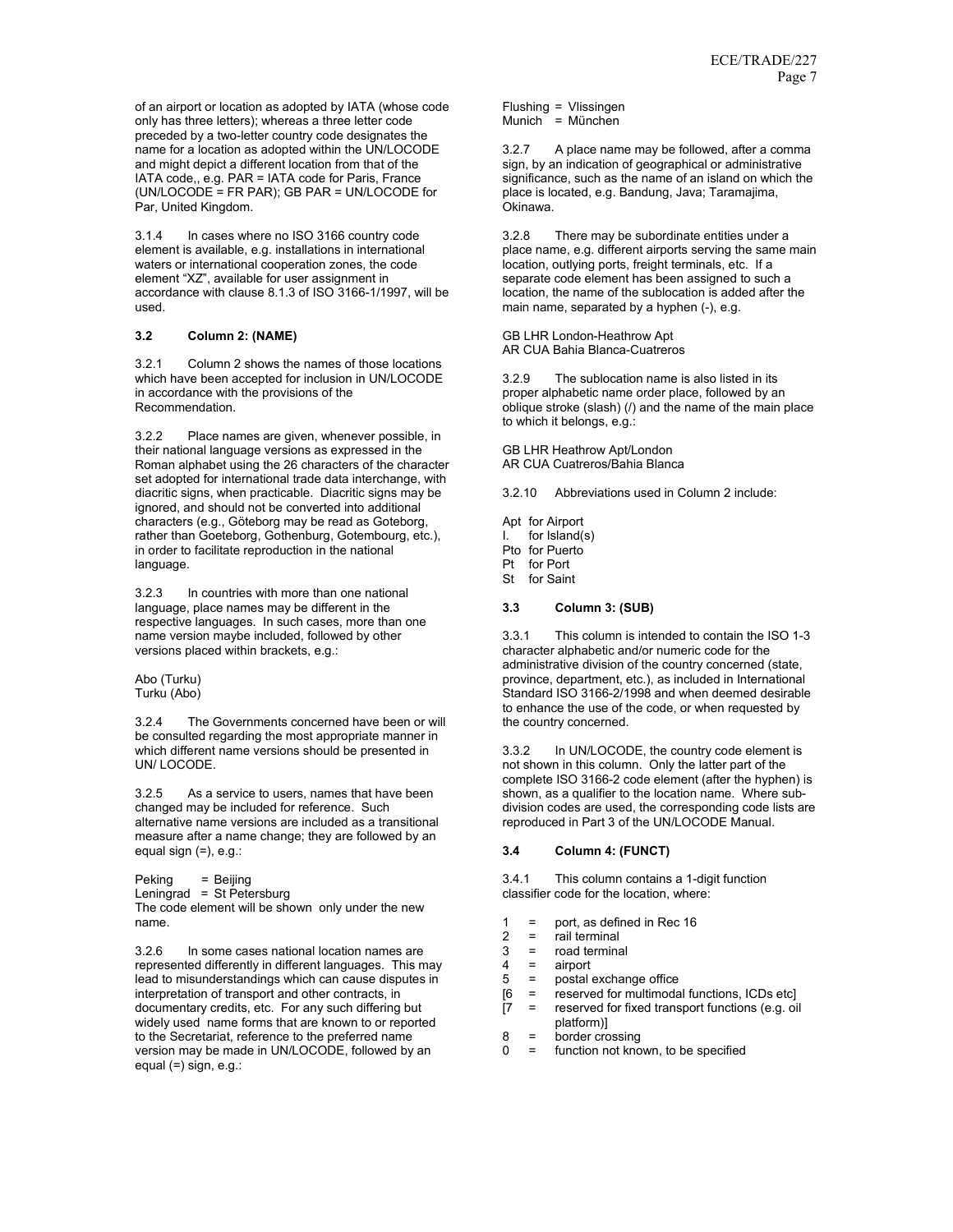ECE/TRADE/227 Page 8

3.4.2 A group of digits "1234-" in this column means therefore that all four specified functions apply to the location. The presence of the digit "4" will normally mean that the code element shown is an approved IATA code. The digit "0" means that the criteria for inclusion apply, but that no information is available regarding the specific transport mode functions of the location.

#### **3.5 Column 5: (GEO)**

3.5.1 This column is intended to show a geographic location identifier, to help find places and to aid transport operations and statistics. Pending the creation of such a code, expected to be of 3-digit numeric format, a 1 character code currently used by the Economic Commission for Latin America and the Caribbean (ECLAC) in their version of the UN/LOCODE is shown for some locations.

The ECLAC code is the following:

- 1 = Atlantic Ocean and dependencies, except those covered by 4, 5, 6, 7, 8 and 9
- 
- 2 = Pacific Ocean and dependencies<br>3 = Indian Ocean and dependencies  $=$  Indian Ocean and dependencies
- $4 =$  North Sea<br> $5 =$  Baltic Sea
- Baltic Sea
- 6 = Mediterranean Sea
- 7 = Black Sea
- $8 =$  Gulf of Mexico<br> $9 =$  Caribbean Sea
- Caribbean Sea
- A = Arctic Ocean<br>F = River port
- = River port
- G = North American Great Lakes
- $L =$  Lake port, except those under G

# **3.6 Column 6: (ST)**

3.6.1 This column is intended to indicate the status of the entry by a 2-character code, e.g. whether approved by Government, by Customs, or based on a user requirement not necessarily recognised by an authority, etc. It is also intended to show the status of checking, e.g. that function indicators are not verified.

- 3.6.2 The following codes are used at present:
- AA = Approved by competent national government agency
- AC = Approved by Customs Authority
- $AF =$  Approved by national facilitation body<br>Al  $=$  Code adopted by international organi
- Code adopted by international organisation (IATA or ECLAC)
- $AM =$  Approved by the UN/LOCODE Maintenance Agency
- AS = Approved by national standardisation body
- $AQ =$  Entry approved, functions not verified<br> $RL =$  Recognised location Existence and
- Recognised location Existence and representation of location name confirmed by check against nominated gazetteer or other reference work
- RN = Request from credible national sources for locations in their own country
- RQ = Request under consideration
- $RR =$  Request rejected<br> $QQ =$  Original entry not
- $QQ =$  Original entry not verified since date indicated UR = Entry included on user's request; not officially Entry included on user's request; not officially approved
- $XX =$  Entry that will be removed from the next issue of UN/LOCODE

## **3.7 Column 7: (DATE)**

3.7.1 Reference date, showing the year and month of request, of entry into the code list, of latest approval, etc., as relevant.

#### **4. SUBSIDIARY LOCATIONS**

4.1 The code elements can be extended by the addition of further characters to indicate subsidiary locations, such as areas of a port, different railway stations at the same location, or terminals at the same airport, etc. Such code element extensions are optional at the discretion of Governments or local authorities concerned. However, if notified to the secretariat, they will be incorporated in the data record for the locations in question; they could be made available to interested parties on request.

#### **5. SUPPORT CODES**

5.1 UN/LOCODE is supported i.a. by the alpha-2 country code of the current issue of ISO 3166-1. The code elements for the countries represented in UN/LOCODE are listed in Part 3, which contains both a list in code order and a list in alphabetical country name order.

5.2 The codes included in Column 3, subdivision, are those included in ISO 3166-2. Codes are currently available for only a few countries; for those that are available, code lists are given in Part 3.

## **6. ADDITION OF LOCATIONS TO UN/LOCODE**

## **6.1 Criteria for inclusion**

6.1.1 It is recalled that ports, airports, inland clearance depots and freight terminals and other locations, such as places of receipt and delivery, which are used for goods movements associated with trade, are locations that qualify for inclusion in the UN/LOCODE. "Location" is defined as any "named geographical place, recognised by a competent national body, either with permanent facilities used for goods movements associated with trade, and used for these purposes, or proposed by the government concerned or by a competent national or international organisation for inclusion in the UN/LOCODE".

6.1.2 As a condition for including locations (other than ports, airports, inland clearance depots and inland freight terminals), they should be of ongoing use. It is assumed that any proposal for the inclusion of such a location in the UN/LOCODE will be made on the understanding that it does not refer to a once-only use.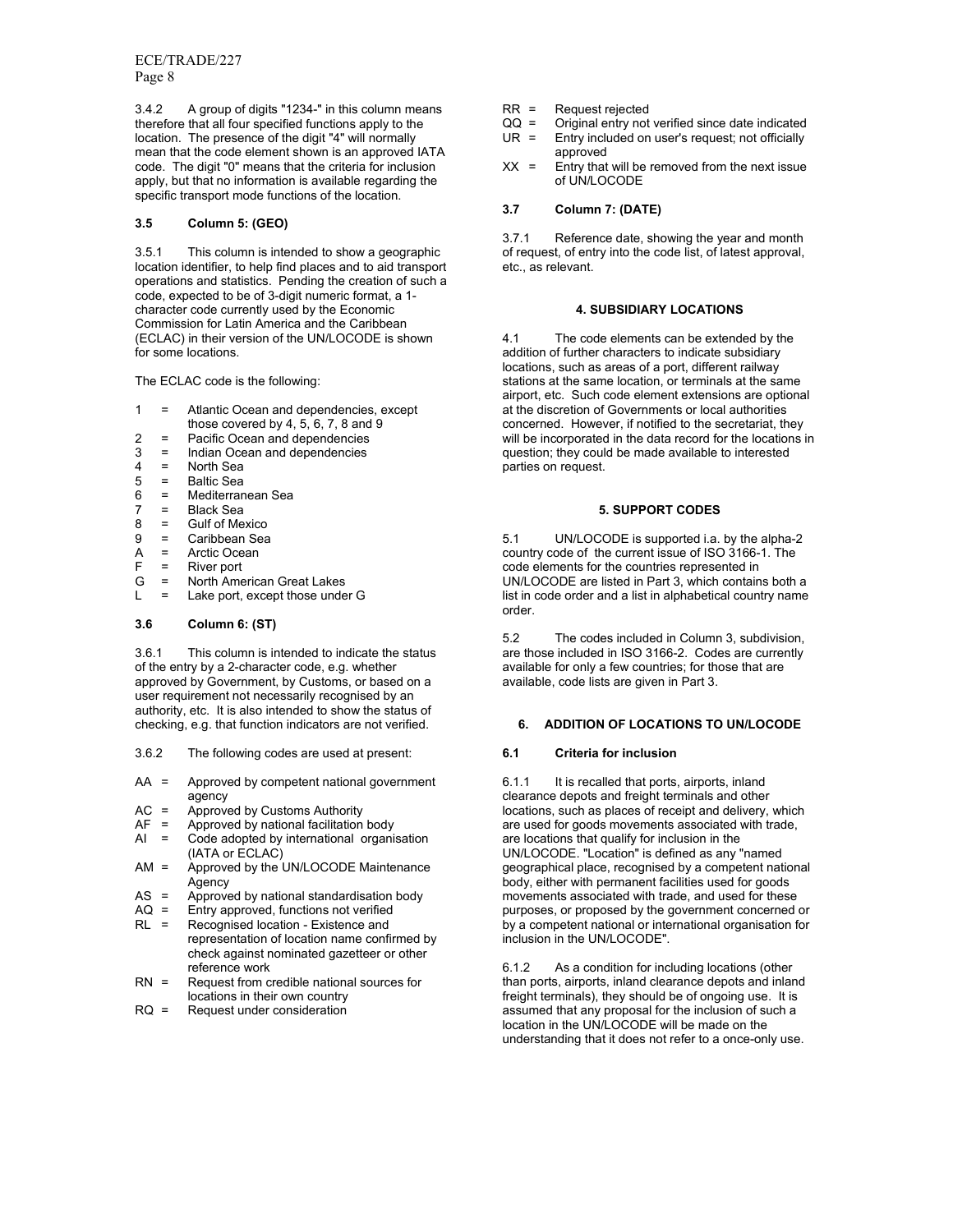#### **6.2 Request procedure**

6.2.1 Requests for inclusion of additional locations and other changes in UN/LOCODE should be addressed to: Trade Facilitation Section, United Nations Economic Commission for Europe, Palais des Nations, CH-1211 GENEVE 10, Switzerland (Fax: 41 22 917 00 37, e-mail: LOCODE@unece.org). Such requests should preferably be transmitted on diskette or other electronic medium. For occasional proposals of a limited number, not exceeding 10 entries, hard copy and telefax transmissions are acceptable.

6.2.2 Requests for the inclusion of additional locations will be entertained on the basis that the locations are used in trade; they will be processed according to the following procedure:

6.2.2.1 Locations listed in nominated gazetteers

6.2.2.1.1 Reference will be made to the nominated international gazetteer to confirm the existence of the location and the spelling of its name. If the location is listed in the nominated international gazetteer, an entry will be included, using the spelling of that gazetteer. If the location is not listed in the nominated international gazetteer, but a nominated national gazetteer exists for the country concerned, the spelling of the national gazetteer will be used.

6.2.2.1.2. A code element will be selected, always avoiding duplication of code elements within the country concerned, attaining in so far as possible a mnemonic link with the location name, with preference being given where possible to a code element submitted by the proposer. The code element will comprise a combination of three letters except where all possible 3 letter combinations have already been allocated, in which case numerals 2-9 may be used in place of one or more of the three letters.

6.2.1.1.3. Where the functions available at the place have been specified in the request, these will be shown in the entry when included. Where, exceptionally, no function has been specified, the function code "--3--", "road terminal function", will be added to the entry when included.

6.2.2.1.4. The entry will then be included in the UN/LOCODE database with the status code "RL" (Recognised location).

#### 6.2.2.2 Locations not listed in gazetteers

6.2.2.2.1. If the location is not listed in either the nominated international gazetteer or in the nominated national gazetteer for the country concerned, a code element will be selected as above, and the proposed entry will be submitted to the national authorities concerned for confirmation of the location's existence and of the spelling of its name, and for guidance on functions available at the location.

6.2.2.2.2. Pending the outcome of such scrutiny, and provided that other criteria are fulfilled, the proposed entry may be included under the status classification "RQ" (Request under consideration).

6.2.2.2.3 . On receipt of confirmation, the entry will be included in the UN/LOCODE database with the code element, function, and spelling of the location names, in accordance with the confirmation, with an appropriate status code indicating approval.

6.2.2.2.4. If no authoritative response is received within a reasonable time, and if the Secretariat is convinced of the need for the entry to be included, it will be given the status classification "UR" (User requirement).

## **6.3 Request particulars**

6.3.1 Any proposal for additions to the UN/LOCODE should identify the requestor and should contain the following particulars:

- the name of the place and the country where it is located. The name should be given in the national language version, as expressed in the Roman alphabet. If the national language contains diacritic characters, the name should be given including such characters, to the extent they can be reproduced using the ASCII International character set, (ISO 8859-1) and relevant tables of ISO 10646-1 and the facilities available to the proposer. Other widely used versions of the name may be given for reference purposes.
- the name or designation of any relevant administrative division (state, county, province, etc.) where the place is located, including any established code to represent it.
- the functions available at the place, under the criteria established (port, railway terminal, road terminal, airport, postal exchange office, inland clearance depot, border crossing).

6.3.2 Optionally, the request or may suggest a 3-letter code to represent the place name, on the understanding that the Secretariat may have to assign another code if the code proposed is already used or for any other reason that may be explained to the requestor.

6.3.3 Any other information that the requestor considers could be of interest may be included (e.g. proximity to another location, geographical co-ordinates, type of installations and services).

6.3.4 Requests received will be reflected, as appropriate, in the next version or update of the UN/LOCODE. Requestors will be informed regarding the action taken on their proposals.

# **6.4 Diskette submission characteristics**

## 6.4.1 Format

The request submissions should preferably be recorded on 3½ inch diskettes. The diskette should contain at least 2 files:

a README.TXT in ASCII format containing the following information:

- 1. format and software utilised to create the other file
- 2. organisation which submitted the information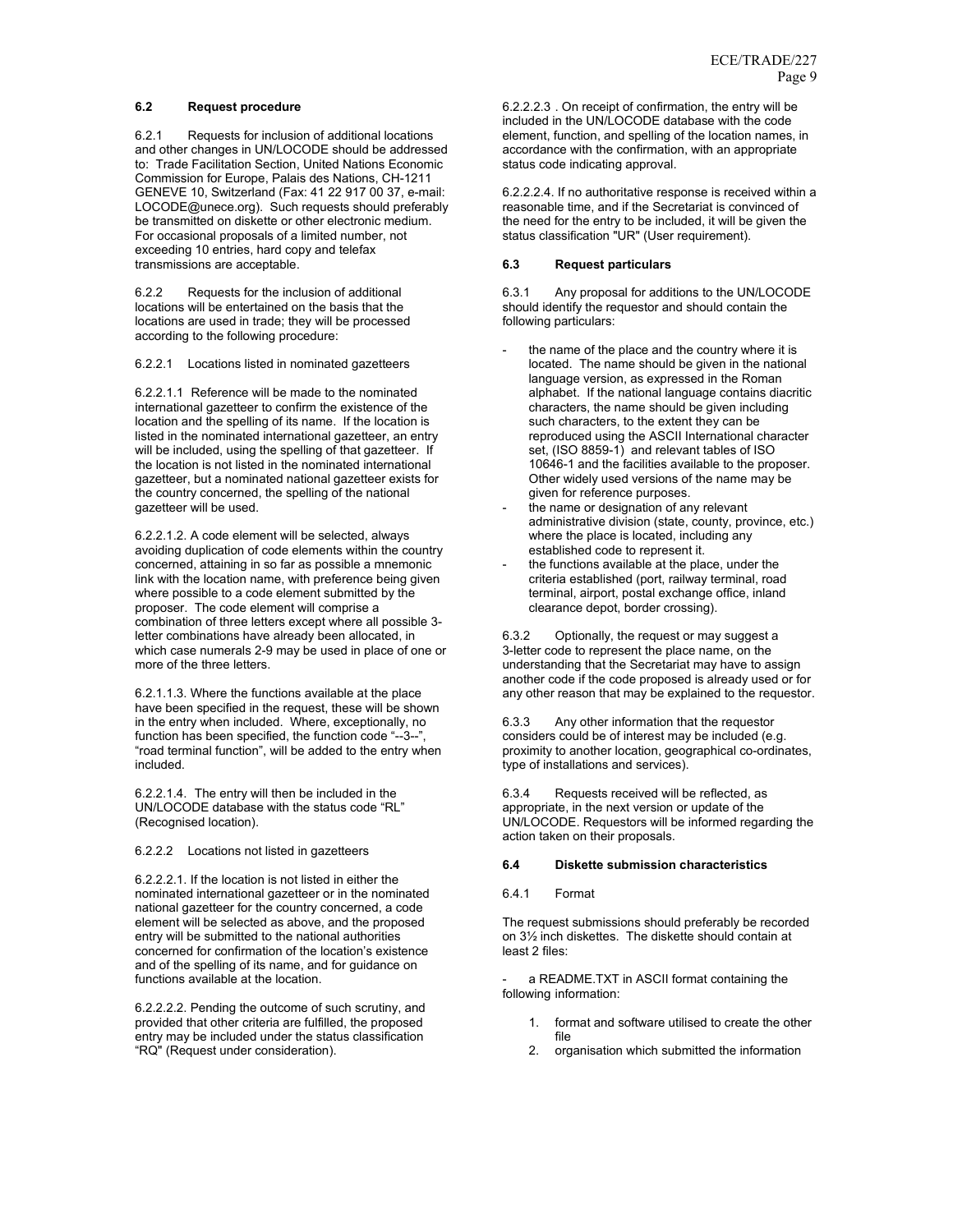- 3. submission date
- 4. any other relevant information

a UN/LOCODE request submission data file containing location records for inclusion

6.4.2 Information to be submitted

The following information should be supplied in the UN/LOCODE request submission file:

- 1. A UN/LOCODE code element which consists of-.
- Country code element (mandatory, a2, ISO 3166 standard code, see Part 3)
- Place name code element (optional, a3, 3-letter code for place names which in certain circumstances may be alphanumeric, an3, cf paragraph 3.1.1)
- 2. Place name (NAME, mandatory, a..29, plain language name)
- 3. Subdivision (SUBDIV, optional, an..3)
- 4. Function code (FUNCTION, mandatory, an5), as follows (with table presentation within brackets):

|   | not yet specified | ()----)   |
|---|-------------------|-----------|
|   | maritime          | $(1---)$  |
| 2 | rail              | $(-2---)$ |
| 3 | road              | $(-3-)$   |
|   | air               | (---4-)   |
| 5 | mail              | $(---5)$  |
| 8 | border crossing   |           |

If a location has more than one function, include all relevant codes in the function code. Example: for a location with maritime, rail and air functions, assign the code 12-4-

5. Remarks (REMARKS, optional, an..45).

#### 6.4.3 Allowed file formats

The following formats are acceptable for the UN/LOCODE request submission files:

6.4.3.1 MS ACCESS

ACCESS 2.0 or newer files are acceptable and should have the extension .mdb

6.4.3.2 dBASE

Dbase III or newer files are acceptable and should have the extension .dbf

6.4.3.3 MS EXCEL

EXCEL 4.0 or newer spreadsheets must contain data in a table format, in which each row represents a record and each column represents a field. The table must start in the first cell of the spreadsheet.

Please make sure the file has a .xls name extension.

#### 6.4.3.4 Lotus 1-2-3

The Lotus 1-2-3 spreadsheet must contain data in a table format, in which each row represents a record and each column represents a field. The table must start in the first cell of the spreadsheet. If the data in the spreadsheet is not in this form, load the file into Lotus 1- 2-3 and delete unnecessary rows and columns before you create the diskette version.

Please make sure the diskette file has a .wk1 name extension.

#### 6.4.3.5 Character separated ASCII file

The character separated ASCII file must have a comma between fields and each character field must begin and end with a quotation mark ("). The UN/LOCODE submission file must have  $a$  header record showing the titles of the fields that are included in every following record. If in an individual record, optional data is missing, it should be shown as two quotation marks with nothing in between, i.e. "". with the field names.

The following is a sample header record followed by two fictitious data records: "COUNTRY","LOCATION","NAME","SUBDIV","FUNCTI ON","DATE\_REF","REMARKS" "AE","AUH","ABU DHABI","","1----","9401","", "ZW","VFA","VICTORIA FALLS","","---4-","9601",""

Please make sure the diskette file has a .csv name extension.

#### 6.4.3.6 Table ASCII file

This type of ASCII file is set up as a table, with fields appearing in specified columns. These files do not use any delimiter to mark fields. The diskette has to include at least 2 files:

- 1. a README.TXT file in ASCII format containing the data structure for the table ASCII file; 2. the actual table ASCII file
- Example of file description to be included on the README.TXT file:

Location request data structure

| Field           | Type | From           | To |
|-----------------|------|----------------|----|
| <b>COUNTRY</b>  | С    | 1              | 2  |
| <b>LOCATION</b> | С    | 4              | 6  |
| <b>NAME</b>     | C    | 8              | 36 |
| <b>SUBDIV</b>   | C    | not applicable |    |
| <b>FUNCTION</b> | C    | 38             | 43 |
| <b>STATUS</b>   | C    | not applicable |    |
| DATE REF        | С    | 45             | 48 |
| <b>REMARKS</b>  | r.   | 50             | 80 |

For example, the figure below shows an ASCII file in table format:

|  | AE AUH Abu Dhabi      | $1---9401$  |  |
|--|-----------------------|-------------|--|
|  | ZW VFA Victoria Falls | $---4-9601$ |  |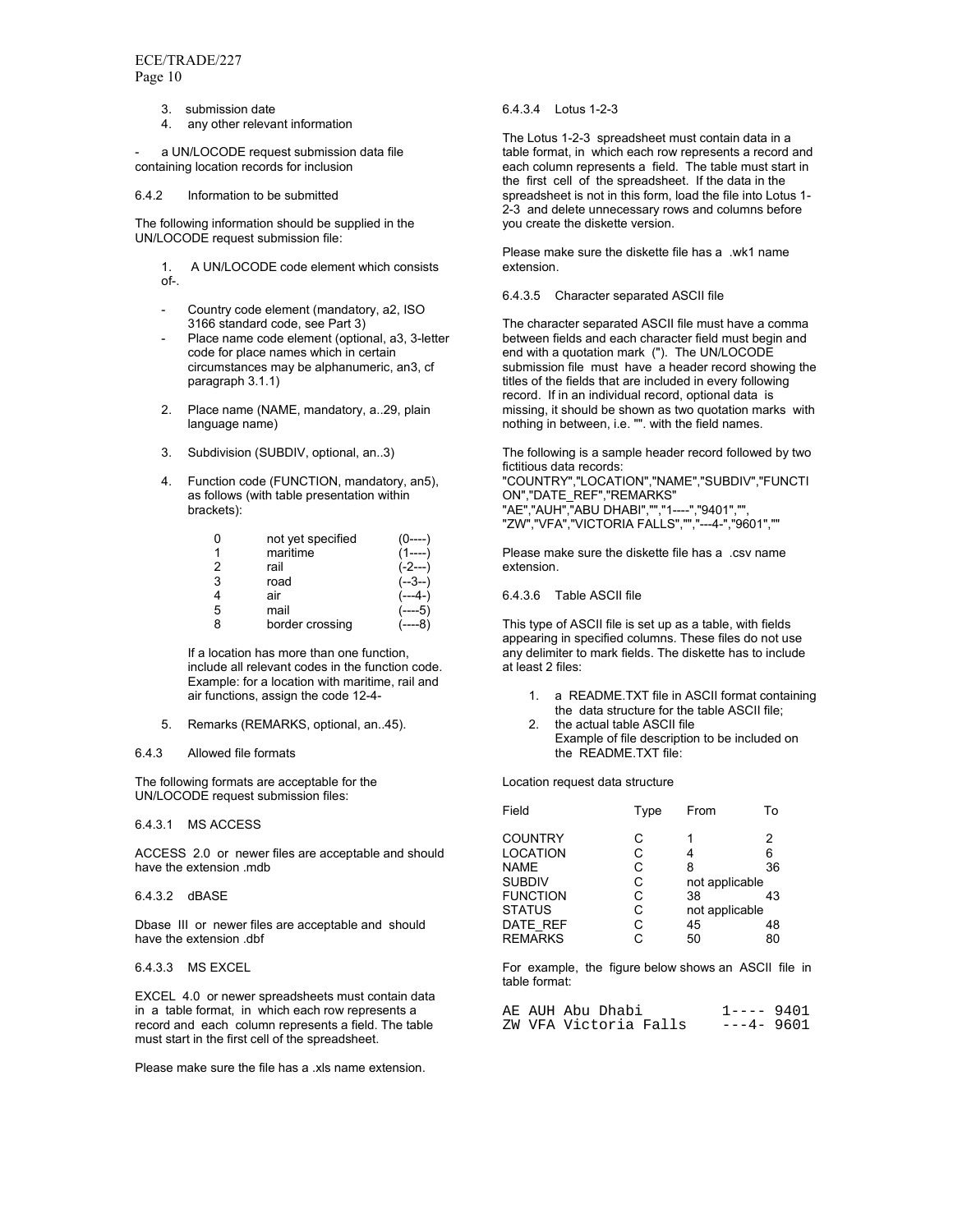Please make sure the table ASCII file has a .tbl name extension.

## **7. DELETIONS AND CHANGES**

## **7.1 Deletions of entries**

7.1.1 Entries existing in the UN/LOCODE will be deleted only in the case of duplication of entries, of misspelling or manifest misunderstanding of an entry name for which a correct version already exists elsewhere in the UN/LOCODE, or on notification by an authoritative body that the location is no longer used for goods movements associated with trade. In the last case, the proposal for deletion will be submitted to UN/CEFACT Codes Working Group (CDWG) for approval on this basis. Entries to be deleted in the next published version of the UN/LOCODE will be marked by a minus sign (-) preceding the entry; they will be deleted from the subsequent version but will be retained in a special file in the UN/LOCODE database (with the exception of duplicates and misspellings). Code elements for deleted locations will be reserved for five years.

## **7.2 Changes to entries**

7.2.1 Changes of an existing code element will be made only in cases of code duplication within the country concerned, manifest coding error, or, if required by an authoritative body concerned when a place name change removes the mnemonic association with the new place name. Replacement code elements will be selected in accordance with the provisions in paragraph 20 of Recommendation 16. Entries for which code elements have been changed will be marked with a vertical bar (|) in the next published version of the UN/LOCODE.

7.2.2 Other changes to an existing entry may be made when the spelling of the location name proves to be incorrect or particulars referring to the administrative subdivision or the functions of the location are erroneous or incomplete. In the latter two cases the change will be based on information provided by the competent authority concerned. In cases involving change of the location name, entries which have been changed will be marked with a vertical bar (|) in the next published version of the UN/LOCODE.

## **8. DISTRIBUTION OF UN/LOCODE**

8.1 The secretariat will maintain a list of organisations and individuals who wish to receive the UN/LOCODE. The list will include a record of whether recipients have elected to receive versions of the UN/LOCODE in which the names of locations are shown without diacritic signs.

8.2 The secretariat will issue at least one reference version of the UN/LOCODE annually to all recipients on this list.

8.3 The annual reference version will be issued on diskette as a comma-delimited ASCII file, with each of the seven columns of the UN/LOCODE being characterseparated.

8.4 The secretariat may from time to time conclude agreements with interested organisations to issue other versions of the UN/LOCODE, in addition to the annual reference version, in such format as may be mutually convenient.

8.5 The UN/LOCODE will also be published on the Internet.

 $\overline{\phantom{a}}$  , where  $\overline{\phantom{a}}$